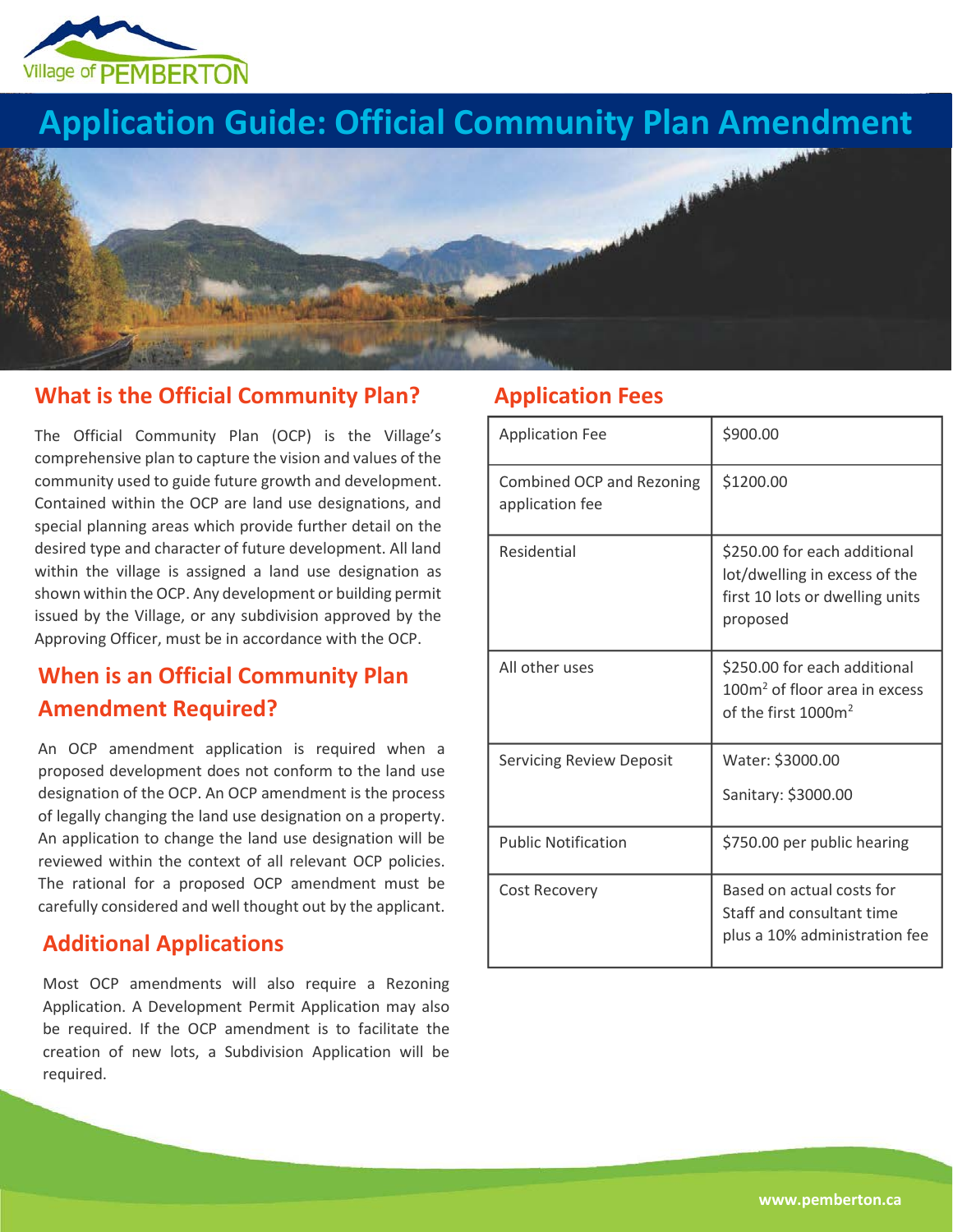

## **Application Guide: Official Community Plan Amendment**

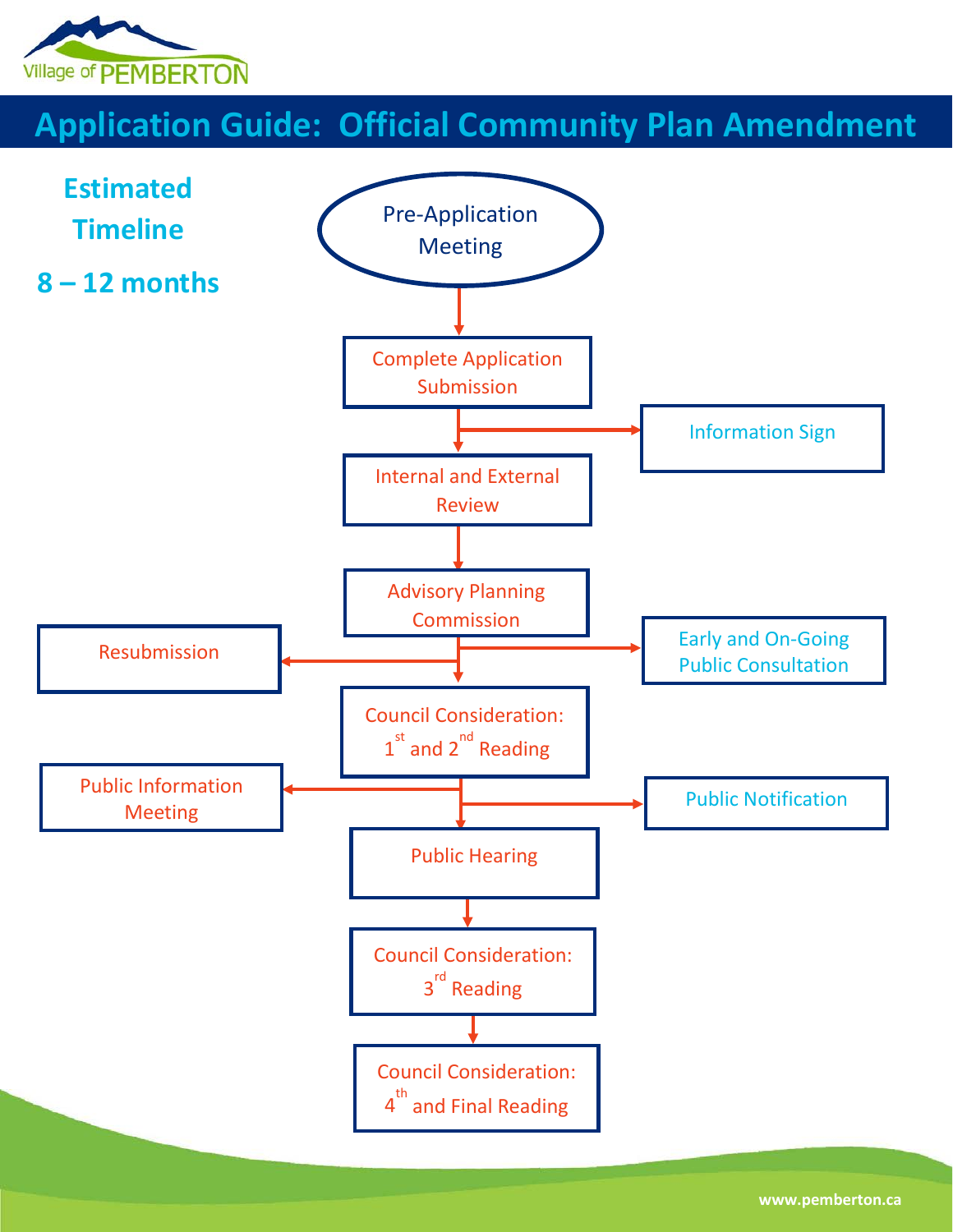

# **Application Guide: Official Community Plan Amendment**

#### **1. Pre-Application Meeting**

Contact the Development Services Department to organize a meeting to review your proposal, applicable policies and confirm the application requirements.

## **2. Complete Application Submission**

Application forms are distributed by Staff. Submit the completed application including required supporting documents and the application fee. Staff will notify the applicant to deem the application complete.

## **3. Information Sign**

An Information Sign image file will be provided to the applicant by Staff. The applicant is responsible for the printing, posting, removal and any other costs. The sign must be posted within 14 days.

#### **4. Internal and External Review**

The application will be sent to internal departments and external agencies for review and comment.

#### **5. Advisory Planning Commission**

Staff may refer the application to an Advisory Planning Commission. The applicant is required to speak to their application and answer any questions posed by the Commission.

#### **6. Resubmission**

Based on the comments provided the applicant may be required to adjust their proposal or provide additional information.

### **7. Early and On-going Public Consultation**

As per Section 475 of the Local Government Act, Council must provide Staff with direction on the required level of public engagement to ensure early and on-going public consultation.

#### **8. First and Second Bylaw Reading**

Staff will provide an introduction of the application to Council and schedule a Public Hearing Date. Four readings are required to pass a Bylaw.

#### **9. Public Information Meeting**

A Public Information Meeting may be required. The applicant is required to advertise and host the meeting to present their proposal to the public and answer questions.

### **10. Public Notification**

Notice of Council's intention to amend the OCP shall be pursuant to Section 466 of the *Local Government Act*. Notice of the meeting will be published in 2 consecutive issues of a newspaper and mailed to properties at a distance of no greater than one hundred (100) meters from the subject lands.

#### **11. Statutory Public Hearing**

Staff will provide a brief presentation to outline the application. The applicant is strongly encouraged to speak to their application. Any member of the public impacted by the proposal is welcome to speak towards the application.

#### **12. Third Bylaw Readings**

Council considers the bylaw amendment for third reading. Council may provide third reading, refer the application back to staff for more information or refuse third reading thus rejecting the application.

#### **13. Fourth and Final Bylaw Readings**

Council considers the bylaw amendment for fourth and final reading. Council may provide fourth and final reading, refer the application back to staff for more information or refuse the reading thus rejecting the application.

#### **Contact Development Services**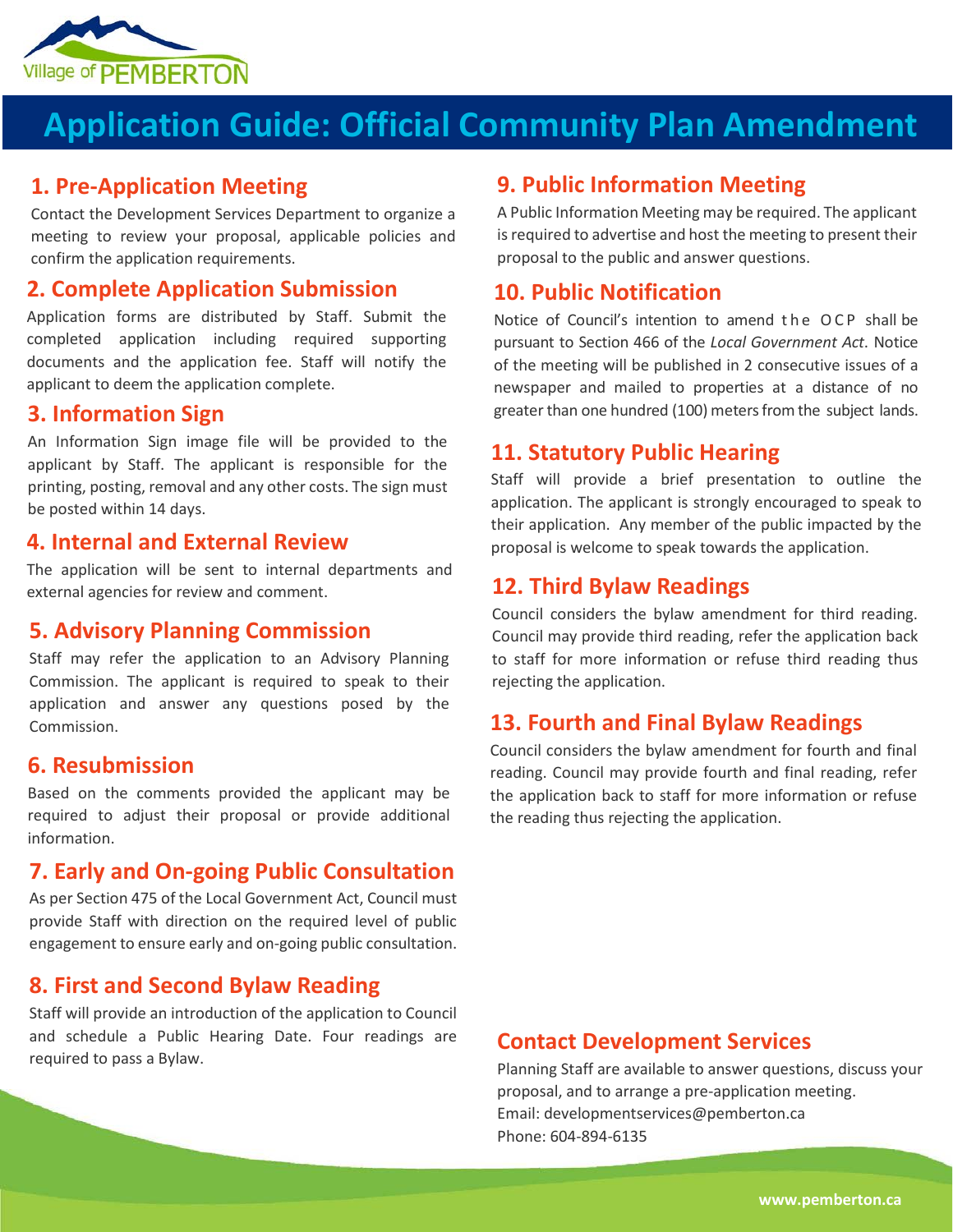

## **Application Guide: Zoning Bylaw Amendment**



### **What is a Zone?**

Zoning provides land use certainty and is used to shape the places we live, work and play to ensure development is in the best interest of the community. All land within the village is assigned a zone as shown on the [Village of](https://www.pemberton.ca/departments/development-services/zoning)  [Pemberton Zoning Map.](https://www.pemberton.ca/departments/development-services/zoning) Zoning is a tool to regulate land use and the form of development – it defines permitted uses, development density, and other regulations including building height, lot coverage and required off street parking. Any development or building permit issued by the Village, or any subdivision approved by the Approving Officer, must be in accordance with the Zoning Bylaw.

## **When is a Rezoning Application required?**

If the proposed development or use is not permitted under the existing zone, then the property owner may apply for a change in zoning. Rezoning is the process of legally changing the zoning on a property. Any Zoning Bylaw amendment must be in accordance with the Village's Official Community Plan.

## **Community Amenity Contributions**

Community Amenity Contributions (CACs) may be obtained through the rezoning process. Staff utilize a combination of density bonus zoning and case by case negotiation to determine CACs. In-kind contributions through a land use agreement registered on title are also permitted.

### **Application Fees**

| <b>Application Fee</b>          | \$900.00                                                                                                     |  |
|---------------------------------|--------------------------------------------------------------------------------------------------------------|--|
| Residential                     | \$250.00 for each additional<br>lot/dwelling in excess of the<br>first 10 lots or dwelling units<br>proposed |  |
| All other uses                  | \$250.00 for each additional<br>$100m2$ of floor area in excess<br>of the first $1000m^2$                    |  |
| <b>Servicing Review Deposit</b> | Water: \$3000.00                                                                                             |  |
|                                 | Sanitary: \$3000.00                                                                                          |  |
| <b>Public Notification</b>      | \$750.00 per public hearing                                                                                  |  |
| Cost Recovery                   | Based on actual costs for<br>Staff and consultant time<br>plus a 10% administration fee                      |  |

### **Other Applications**

Depending on the location of the subject lands a Development Permit may also be required. If the intention of the Zoning Bylaw amendment is to create a new lot, a subdivision application is also required.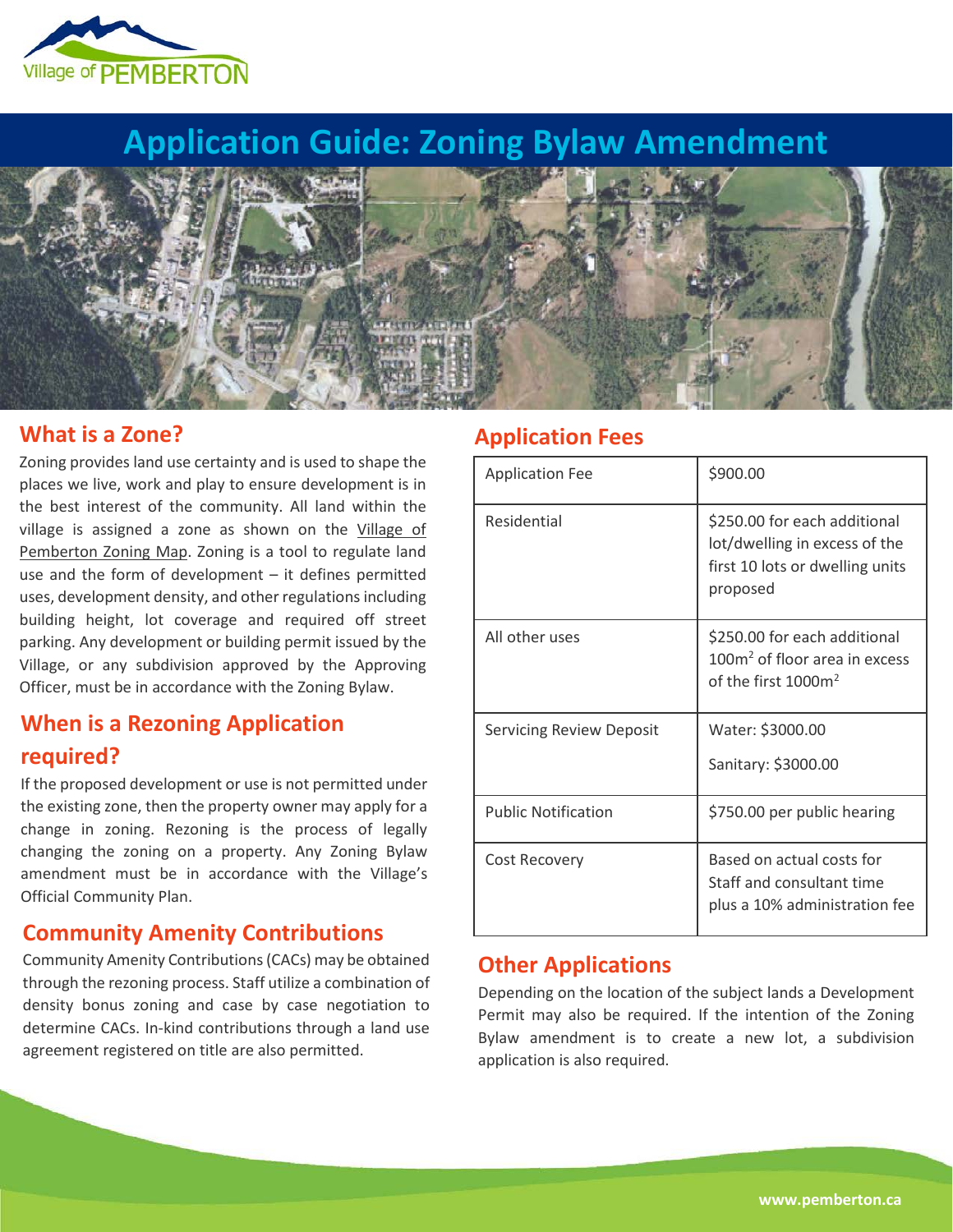

# **Application Guide: Zoning Bylaw Amendment**

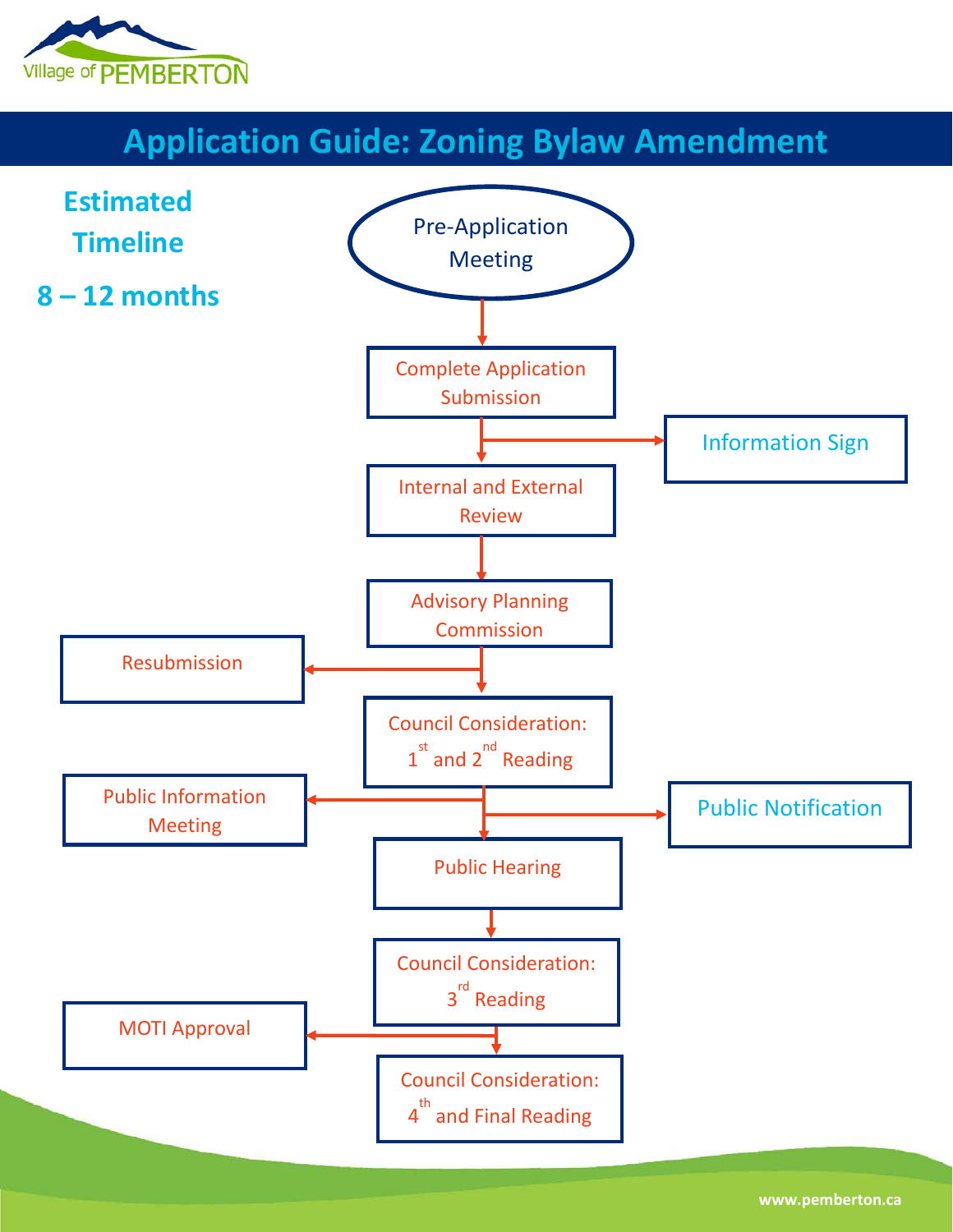

## **Application Guide: Zoning Bylaw Amendment**

### **1. Pre-Application Meeting**

Contact the Development Services Department to organize a meeting to review your proposal, applicable policies and confirm the application requirements.

## **2. Complete Application Submission**

Application forms are distributed by Staff. Submit the completed application including required supporting documents and the application fee. Staff will notify the applicant to deem the application complete.

#### **3. Information Sign**

An Information Sign image file will be provided to the applicant by Staff. The applicant is responsible for the printing, posting, removal and any other costs. The sign must be posted within 14 days.

#### **4. Internal and External Review**

The application will be sent to internal departments and external agencies for review and comment.

#### **5. Advisory Planning Commission**

Staff may refer the application to an Advisory Planning Commission. The applicant is required to speak to their application and answer any questions posed by the Commission.

#### **6. Resubmission**

Based on the comments provided the applicant may be required to adjust their proposal or provide additional information.

#### **7. First and Second Bylaw Reading**

Staff will provide an introduction of the application to Council and schedule a Public Hearing Date. Four readings are required to pass a Bylaw.

### **8. Public Information Meeting**

A Public Information Meeting may be required. The applicant is required to advertise and host the meeting to present their proposal to the public and answer questions.

### **9. Public Notification**

Notice of Council's intention to amend the Zoning Bylaw shall be pursuant to Section 466 of the *Local Government Act*. Notice of the meeting will be published in 2 consecutive issues of a newspaper and mailed to properties at a distance of no greater than one hundred (100) meters from the subject lands.

### **10. Statutory Public Hearing**

Staff will provide a brief presentation to outline the application. The applicant is strongly encouraged to speak to their application. Any member of the public impacted by the proposal is welcome to speak towards the application.

### **11. Third Bylaw Readings**

Council considers the bylaw amendment for third reading. Council may provide third reading, refer the application back to staff for more information or refuse third reading thus rejecting the application.

#### **12. MOTI Approval**

Zoning Bylaw Amendments that are located within 800m of a control access highway require approval from the Ministry of Transportation and Infrastructure.

#### **13. Fourth and Final Bylaw Readings**

Council considers the bylaw amendment for fourth and final reading. Council may provide fourth and final reading, refer the application back to staff for more information or refuse the reading thus rejecting the application.

#### **Contact Development Services**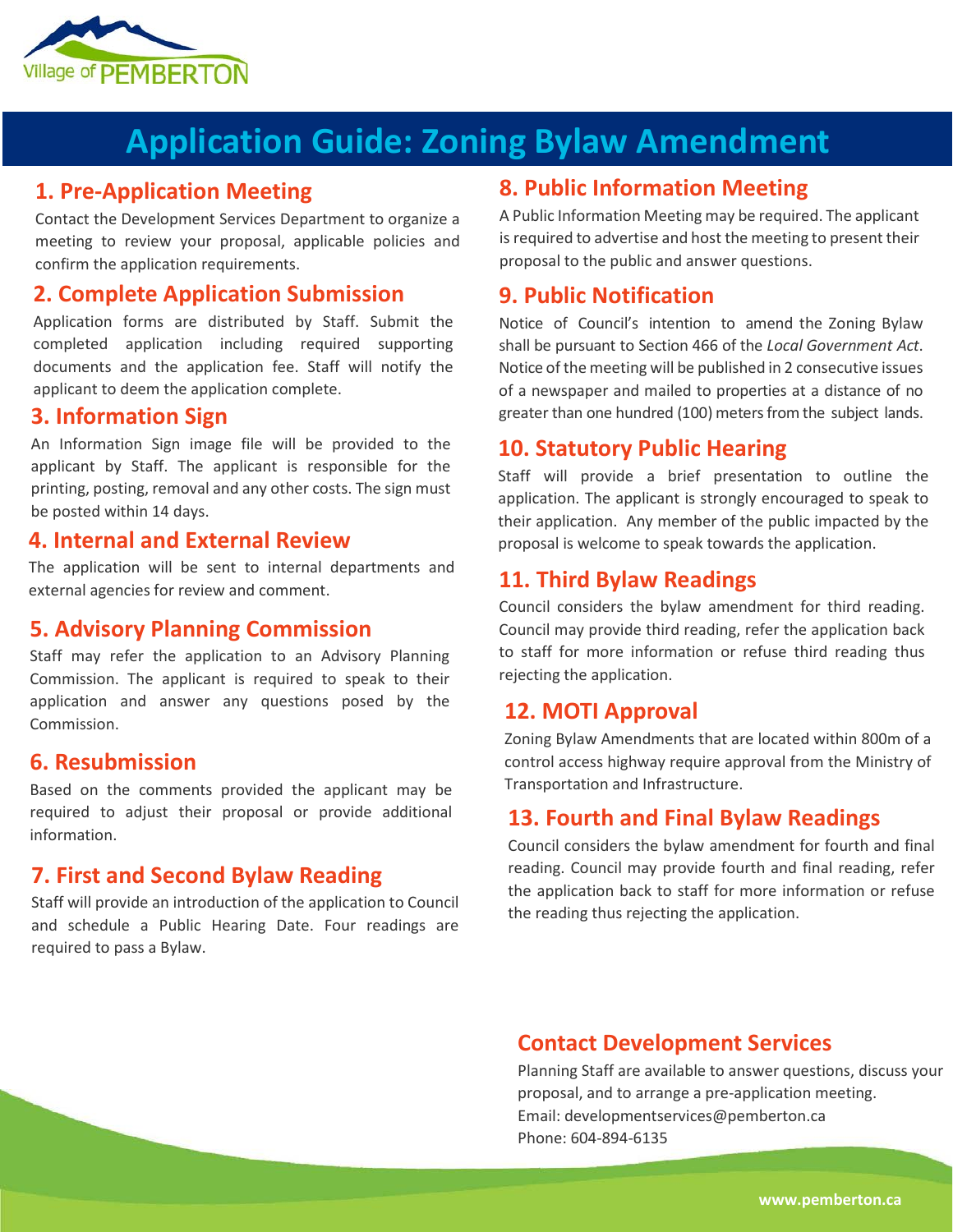

# **Application Guide: Development Permit**



## **What are Development Permit Areas?**

The Village of Pemberton Official Community Plan (OCP) designates Development Permit (DP) areas for one or more of the following purposes:

- Protecting the natural environment;
- Protecting development from hazardous conditions;
- Protecting farming;
- Revitalization of an area in which commercial use is permitted; and
- Establishing objectives for the form and character of commercial, industrial, intensive residential and multi-family development.

For each of the Development Permit Areas, the OCP provides Development Permit Guidelines which are used to review applications.

## **When is a Development Permit**

## **Application Required?**

A DP is required for land within a designated DP area prior to:

- The subdivision of land;
- constructing, adding to, or altering a building or structure; or
- altering land within an area designated for protection of the natural environment, or protection of development from hazardous conditions.

Activities that are exempt from development permit requirements are outlined within the Village of Pemberton Official Community Plan.

## **Application Fees**

| Major Development Permit<br>for Form and Character                 | \$900.00                                                                                             |  |
|--------------------------------------------------------------------|------------------------------------------------------------------------------------------------------|--|
| Residential                                                        | \$250.00 for additional<br>lot/dwelling in excess of the first<br>10 lots or dwelling units proposed |  |
| All other uses                                                     | \$250.00 for each additional<br>100m <sup>2</sup> of floor area in excess of<br>the first $1000m^2$  |  |
| <b>Servicing Review Deposit</b>                                    | Water:\$3000.00<br>Sanitary:\$3000.00                                                                |  |
| <b>Major Development Permit</b><br>for Environmental<br>Protection | \$600.00                                                                                             |  |
| Cost Recovery                                                      | Based on actual costs for Staff and<br>consultant time plus a<br>10%<br>administration fee           |  |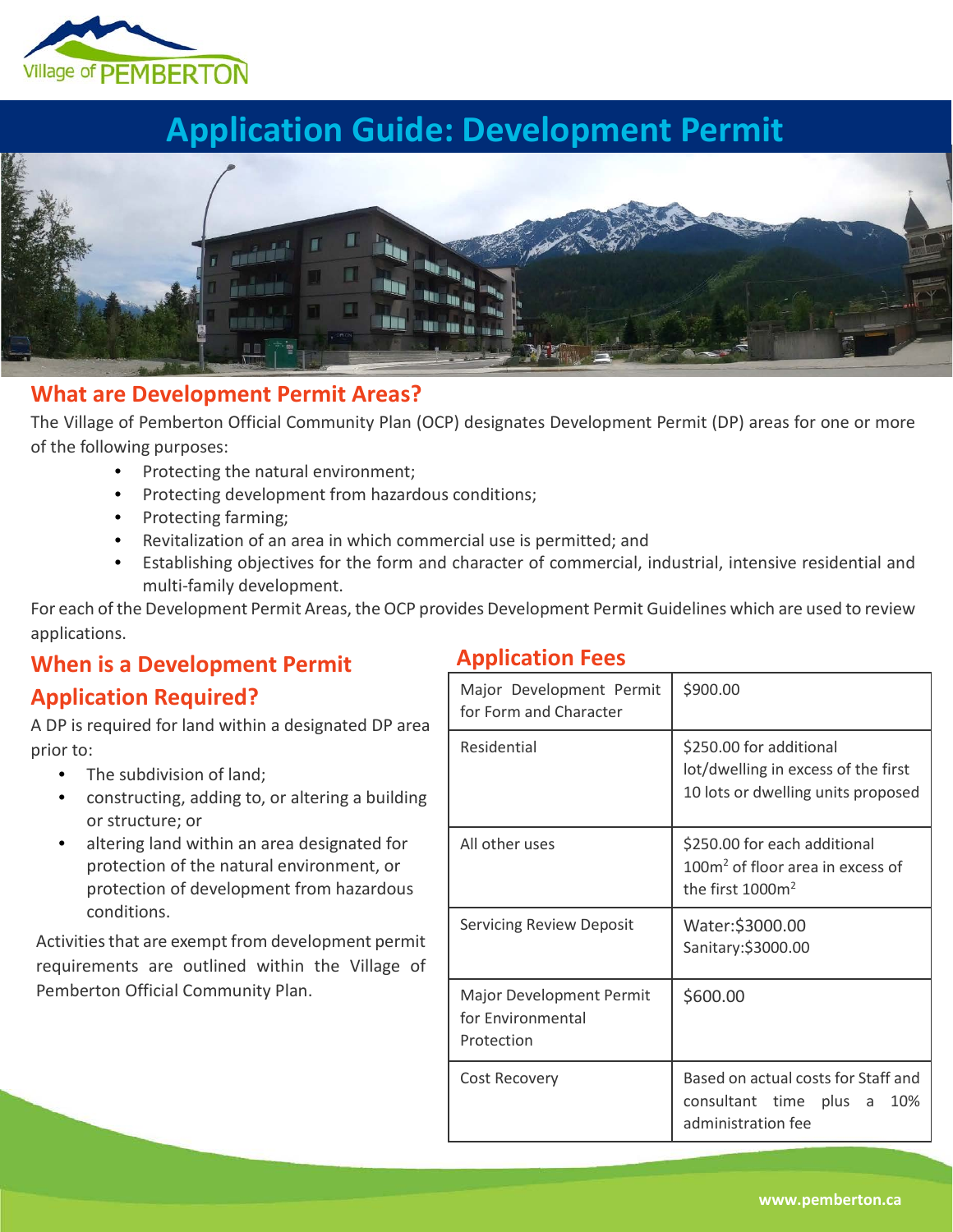

# **Application Guide: Development Permit**

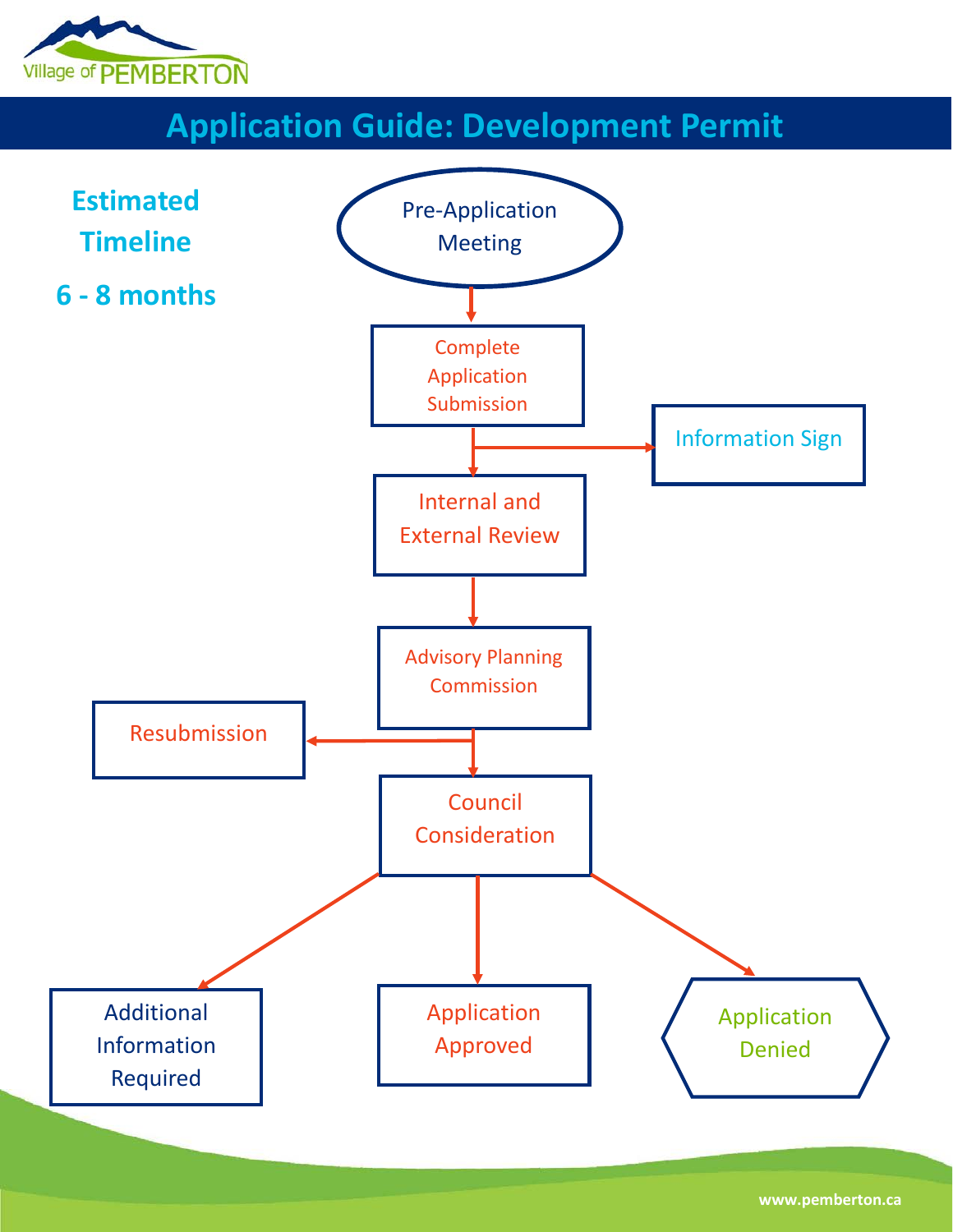

## **Application Guide: Development Permit**

### **1. Pre-Application Meeting**

Contact the Development Services Department to organize a meeting to review your proposal, applicable policies and confirm the application requirements.

## **2. Complete Application Submission**

Application forms are distributed by Staff. Submit the completed application including required supporting documents and the application fee. Staff will notify the applicant to deem the application complete.

## **3. Information Sign**

An Information Sign image file will be provided to the applicant by Staff. The applicant is responsible for the printing, posting, removal and any other costs. The sign must be posted within 14 days.

### **4. Internal and External Review**

The application will be sent to internal departments and external agencies for review and comment.

## **5. Advisory Planning Commission**

Staff may refer the application to an Advisory Planning Commission. The applicant is required to speak to their application and answer any questions posed by the Commission.

### **6. Resubmission**

Based on the comments provided the applicant may be required to adjust their proposal or provide additional information.

### **7. Council Consideration**

Staff will provide a recommendation report to Council. The applicant is strongly encouraged to speak to their application and answer any questions posed by Council.

## **8. If Authorized**

The Development Permit will be sent to the applicant once all conditions have been satisfied. A temporary use permit may be renewed once.

## **Contact Development Services**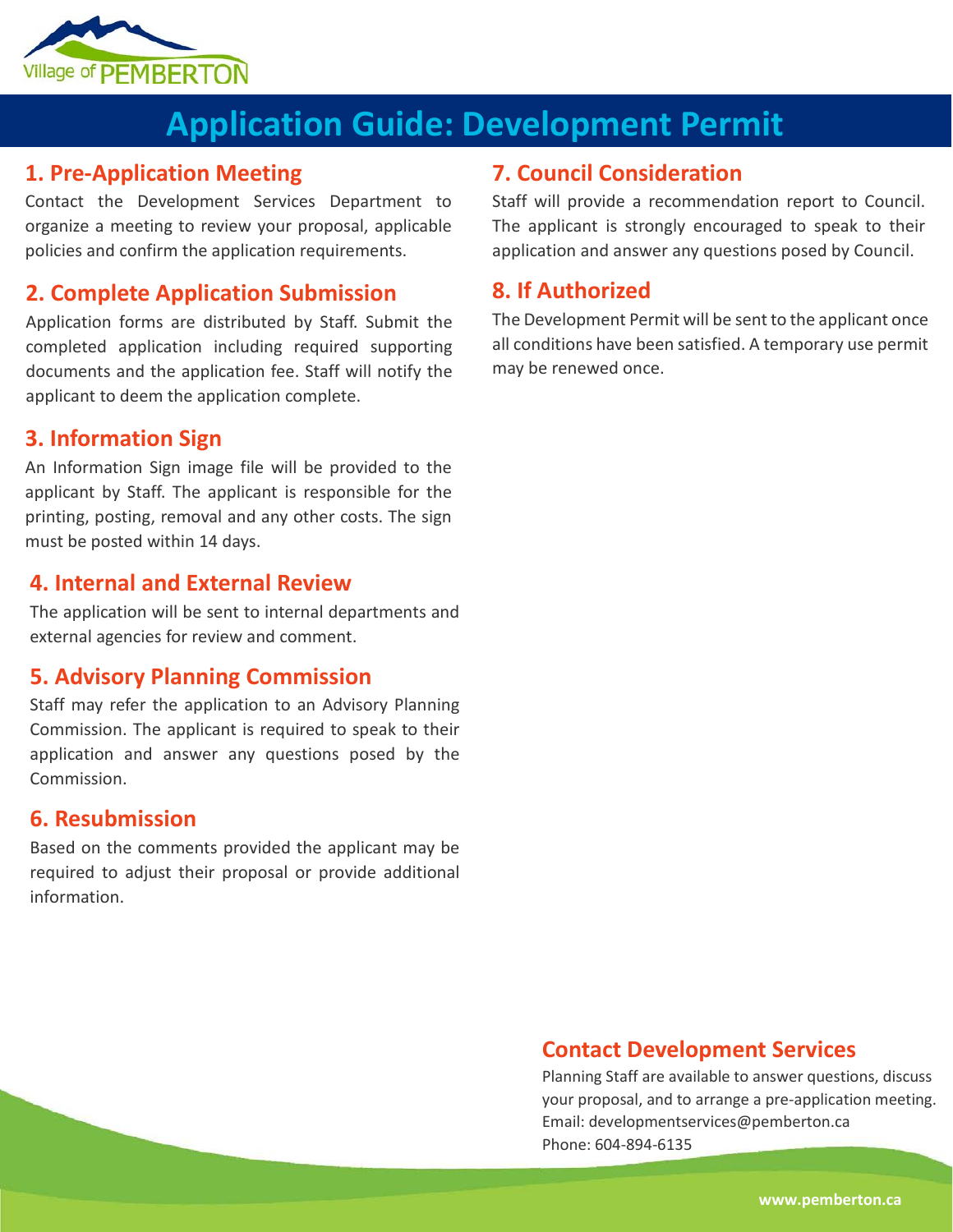

## **Application Guide: Minor Development Permit**



## **What is a Minor Development Permit?**

Minor Development permits are development permit applications that have been delegated by Council to the Manager of Development Services for approval.

#### Minor DP for Environmental Protection \$600.00 Minor DP for Land **Constraints** \$400.00 Minor DP for Enhancement of **Agriculture** \$400.00 Minor Development Permit \$200.00 Cost Recovery **Based on actual**

costs for Staff and consultant time plus a 10% administration

fee

## **Application Fees**

### **When is a Minor Development Permit Required?**

- a) Minor amendments to Major Development Permits issued by Council;
- b) Development Permits required for site clearing and grading;
- c) Development Permits under the following Development Permit Area No.1 Environmental Protection, where subject lands are located in a Riparian Area; Development Permit Area No. 2 – Land Constraints; and Development Permit Area No. 3 – Enhancement of Agriculture;
- d) Development within Development Permit Areas No. 4, 5 & 6 for the form and character of development involving:
	- i. exterior repainting of an entire building, or an entire part of a building whereby the colours differ from the approved Development Permit or the existing colour;
	- ii. landscape changes or new landscaping, including both installation of planting materials (but not seasonal planting) and installation of permanent planters, guardrails, rock stacking and other hard landscaping;
	- iii. changes to not more than two (2) exterior building or roofing materials;
	- iv. exterior lighting alterations or installation of additional exterior lighting;
	- v. non-structural exterior building repairs that alter the building appearance;
	- vi. new exterior windows or doors that alter the exterior appearance of the building;
	- vii. placement of exterior communications equipment that are visible from a public road and project more than three (3) meters from the roof or face of the building;
	- viii. additions to buildings or structures, where the total interior floor area is increased by 20 m² or less;
	- ix. new buildings or structures for storage or refuse and recycling facilities which conform to the Village requirements;
	- x. new buildings or structures with a total interior floor area of 20  $\text{m}^2$  or less;
	- xi. Comprehensive Sign Plans and issuance of a Development Permit for the signs where a sign is consistent with the Village Sign Bylaw;
	- xii. storage container approval and renewal; or
	- xiii. any other exterior changes to a property that the Manager deems to be minor in terms of the impact on the subject and adjacent properties.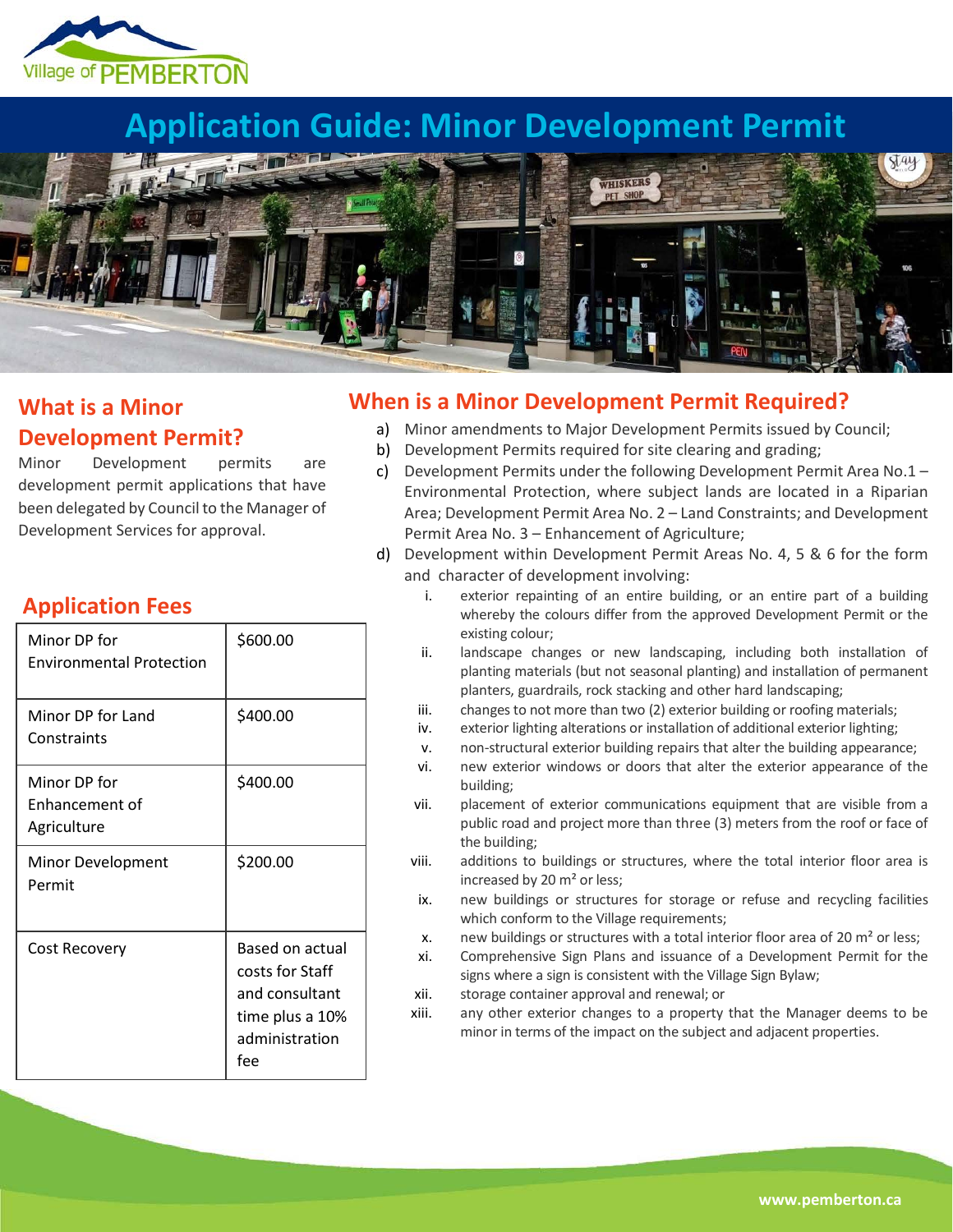

# **Application Guide: Minor Development Permit**



**www.pemberton.ca**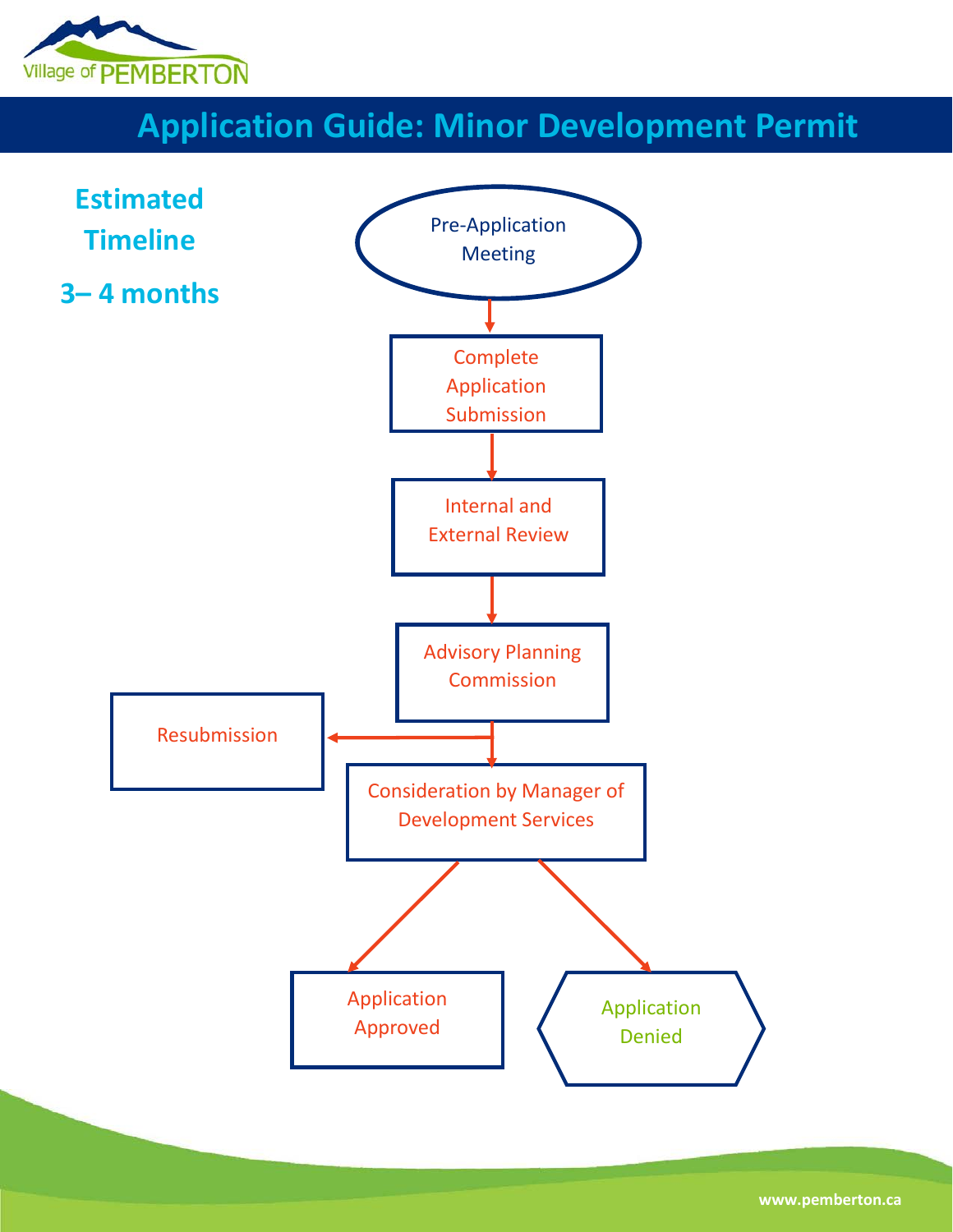

# **Application Guide: Minor Development Permit**

### **1. Pre-Application Meeting**

Contact the Development Services Department to organize a meeting to review your proposal, applicable policies and confirm the application requirements.

### **2. Complete Application Submission**

Application forms are distributed by Staff. Submit the completed application including required supporting documents and the application fee. Staff will notify the applicant to deem the application complete.

### **3. Internal and External Review**

The application will be sent to internal departments and external agencies for review and comment.

#### **4. Advisory Planning Commission**

Staff may refer the application to an Advisory Planning Commission. The applicant is required to speak to their application and answer any questions posed by the Commission.

#### **5. Resubmission**

Based on the comments provided the applicant may be required to adjust their proposal or provide additional information.

## **6. Manager of Development Services Consideration**

The Manager of Development Services has been delegated the authority by Council to approve Minor Development Permits.

#### **7. If Authorized**

The Minor Development Permit will be sent to the applicant and Notice of Permit will be forwarded to the Land Title and Survey Authority of BC for registration on Title.

### **Contact Development Services**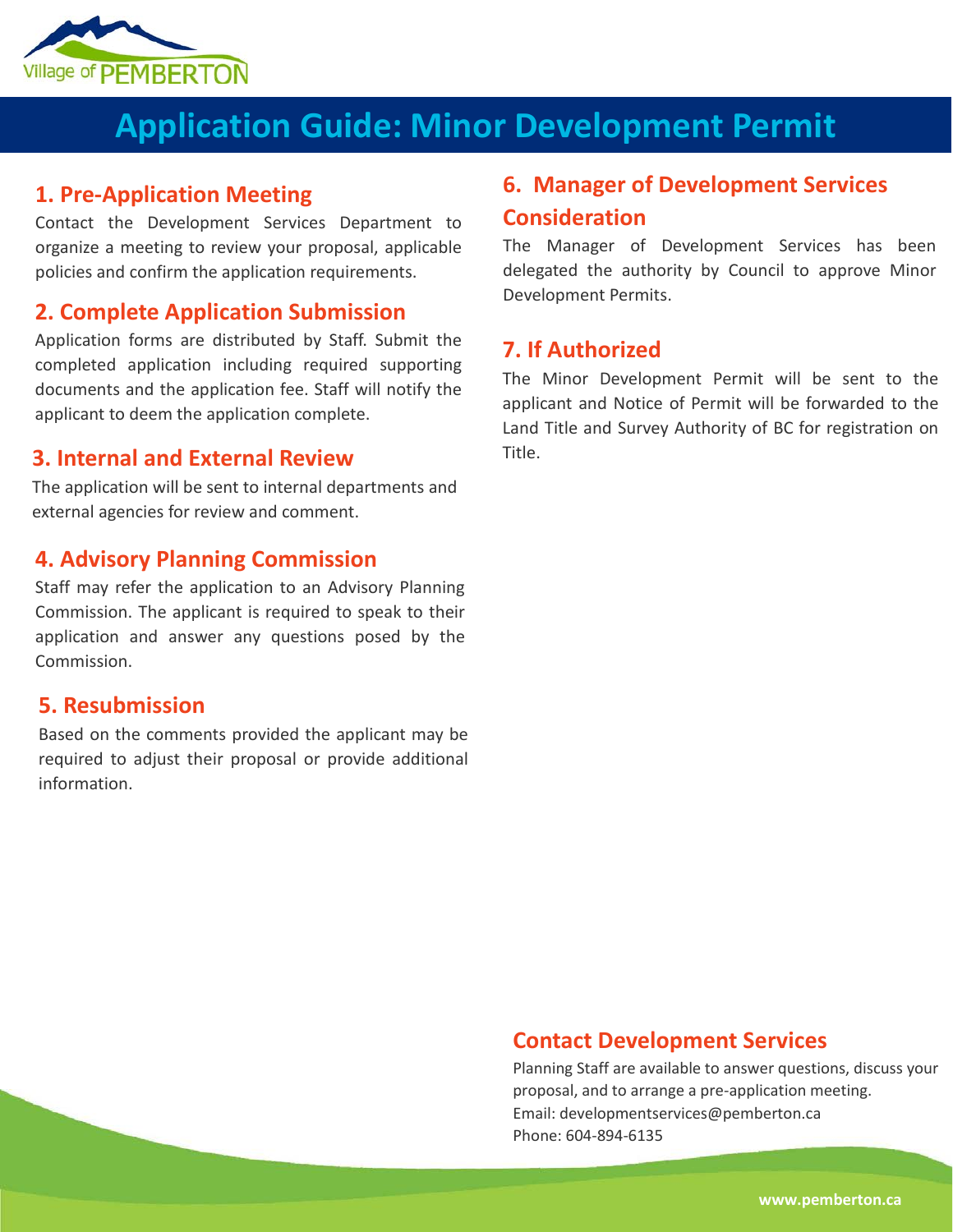

## **Application Guide: Development Variance Permit**



## **When is a Development Variance Permit required?**

A Development Variance Permit (DVP) is required when a property owner, or an agent acting on behalf of the property owner, wishes to have requirements of the Zoning Bylaw, Subdivision and Development Servicing Bylaw, or Sign Bylaw changed. A DVP may not vary the use or density of the land, the application of a zoning bylaw in relation to residential rental tenure, or a flood plain specification.

## **What is the difference between the Board of Variance and a Development Variance Permit?**

The Board of Variance addresses appeals for minor variances where compliance with the Zoning Bylaw would cause undue hardship. If you are requesting a significant variance and/or your reason for requesting a variance does not include a hardship rationale, a DVP application is more suitable.

### **Talk with your Neighbours**

Consultation with your neighbours who may be affected by the proposed development variance permit application is strongly encouraged. Obtaining neighbours input better enables an applicant to address any concerns and/or modify their application before significant time and investment are made in the review process.

### **Application Fee**

| Application<br>Fee            | \$450.00                                                                                |
|-------------------------------|-----------------------------------------------------------------------------------------|
| Public<br>Notification<br>Fee | \$500.00                                                                                |
| Cost<br>Recovery              | Based on actual costs for Staff<br>and consultant time plus a 10%<br>administration fee |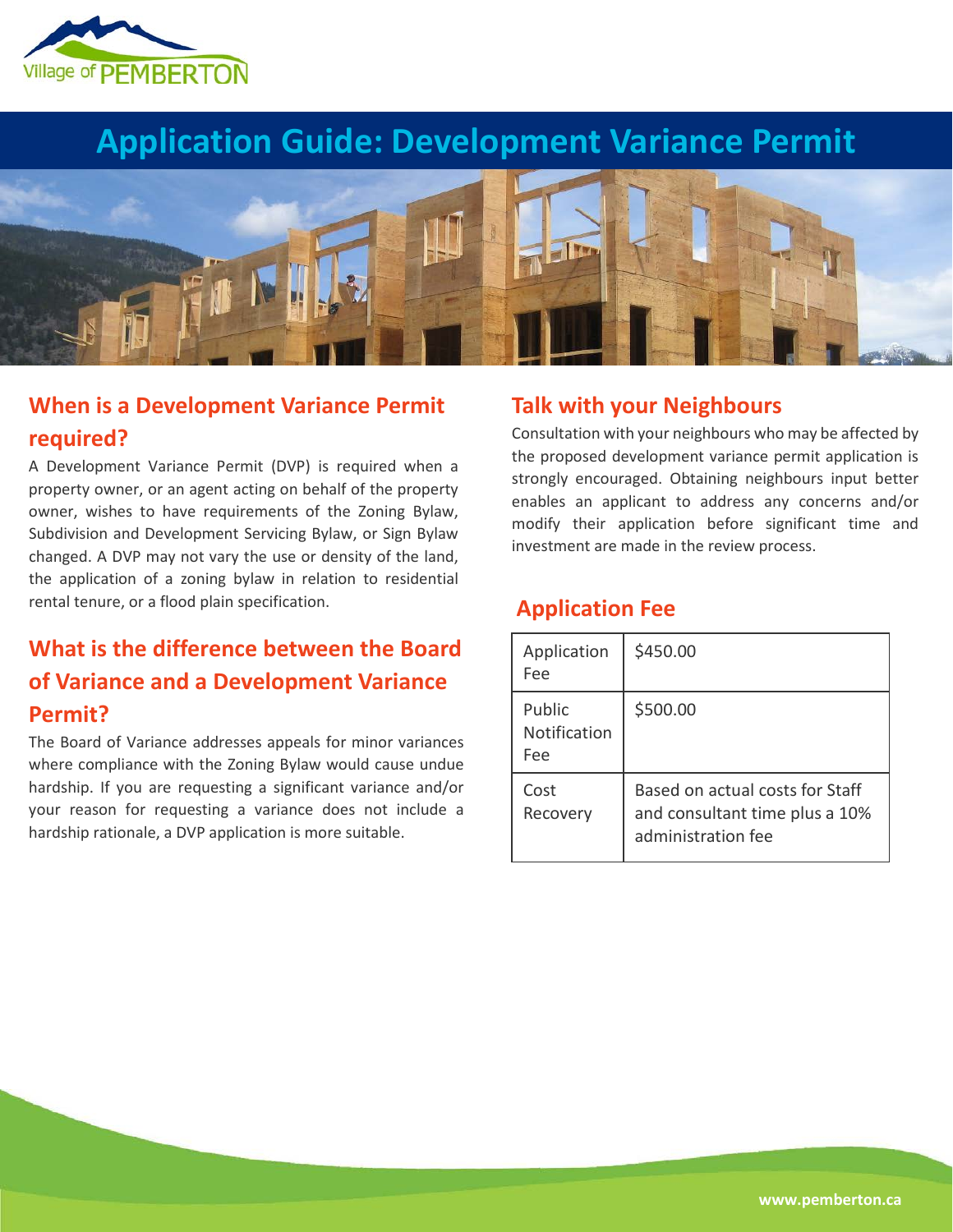

# **Application Guide: Development Variance Permit**

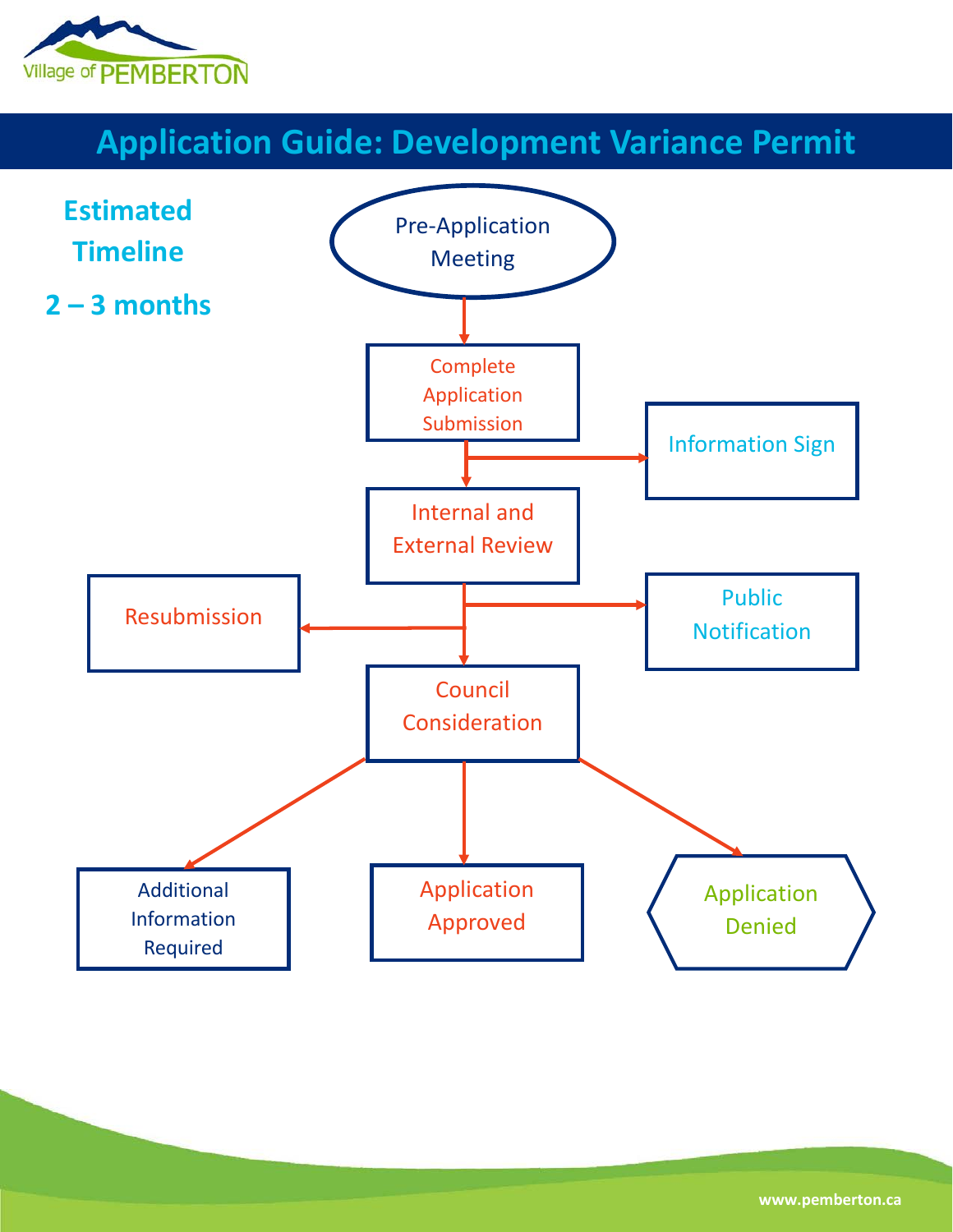

## **Application Guide: Development Variance Permit**

### **1. Pre-Application Meeting**

Contact the Development Services Department to organize a meeting to review your proposal, applicable policies and confirm the application requirements.

### **2. Complete Application Submission**

Application forms are distributed by Staff. Submit the completed application including required supporting documents and the application fee. Staff will notify the applicant to deem the application complete.

#### **3. Information Sign**

An Information Sign image file will be provided to the applicant by Staff. The applicant is responsible for the printing, posting, removal and any other costs. The sign must be posted within 14 days.

### **4. Internal and External Review**

The application will be sent to internal departments and external agencies for review and comment.

### **5. Resubmission**

Based on the comments provided the applicant may be required to adjust their proposal or provide additional information.

## **6. Public Notification**

At least 10 days prior to the application being considered by Council, property owners within 100 metres of the subject lands will be notified of the application. The application will be made available for the public.

### **7. Council Consideration**

Staff will provide a recommendation report to Council. The applicant is strongly encouraged to speak to their application. Members of the public also have the opportunity to speak towards the application.

### **8. If Authorized**

The Development Variance Permit will be sent to the applicant and Notice of Permit will be forwarded to the Land Title and Survey Authority of BC for registration on Title.

### **Contact Development Services**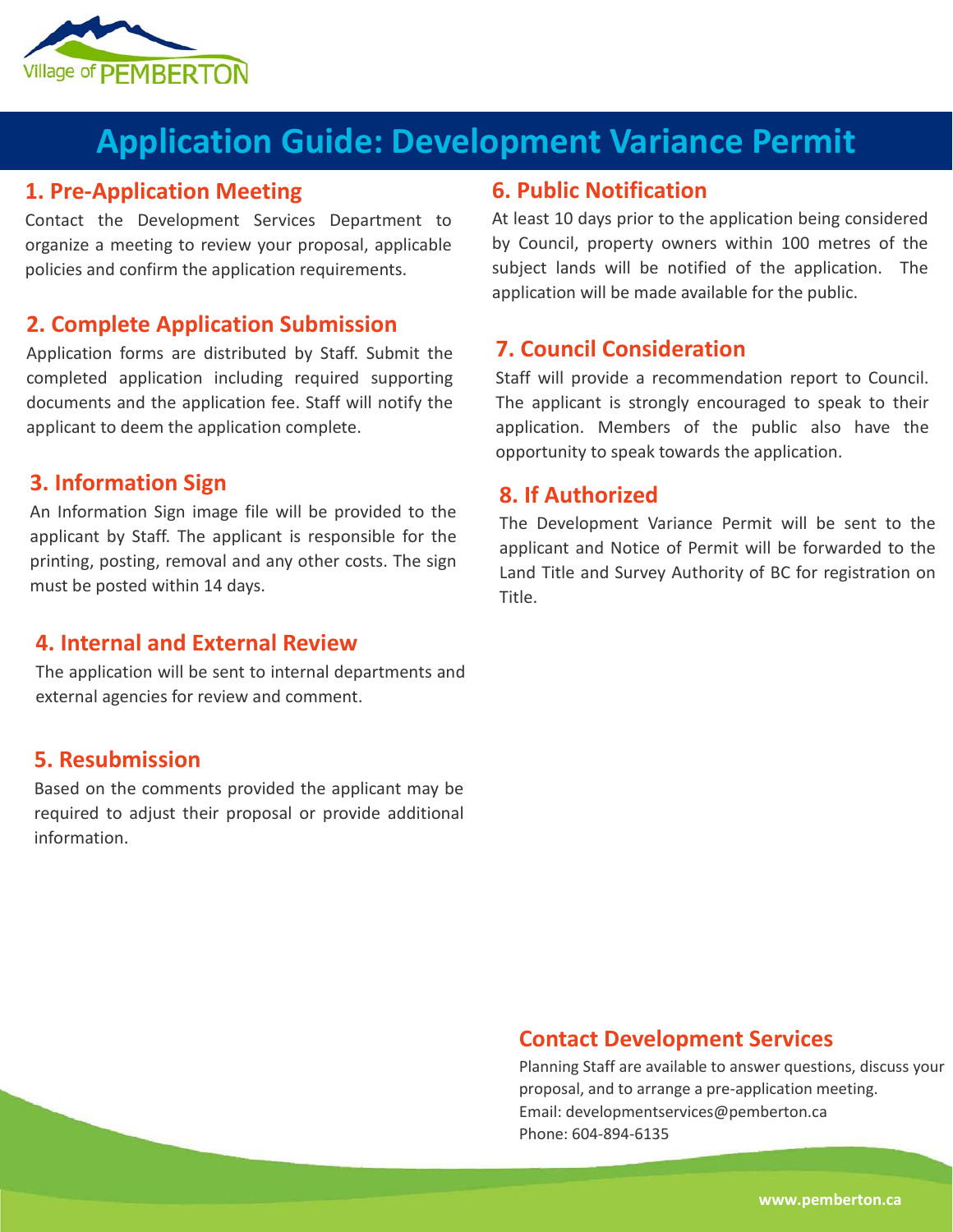

# **Application Guide: Temporary Use Permit**



#### **What is a Temporary Use Permit?**

A Temporary Use Permit (TUP) is an approval from Council for a temporary land use that does not conform to the Zoning Bylaw.

Temporary commercial and industrial uses are allowed within all commercial, institutional and industrial zones.

A TUP may be issued for up to 3 years and can be renewed once by Council for an additional 3 years. The TUP sets out the terms and conditions of the use and may require securities to ensure these terms and conditions are adhered to.

## **When is a TUP Required?**

A TUP may do one or more of the following:

- Allow a use not permitted by the Zoning Bylaw.
- Specify conditions under which the use may be carried on.
- Allow and regulate the construction of buildings or structures in respect of the use for which the permit is issued.

### **TUP Considerations**

In considering the issue of a Temporary Use Permit, Council or shall consider the following:

- Whether the proposed use is consistent with the Official Community Plan designation for the land;
- Whether the proposed use is consistent with any other relevant Village of Pemberton policies;
- In the case of any proposed use that is not consistent with any such plan or Council policy, the nature and extent of any community benefit from the use;
- Whether the proposed use is of a temporary nature or whether it would be more appropriate for the Village to consider permitting the use by rezoning;
- The suitability and compatibility of the proposed use with the surrounding area, including its operation, function, appearance and intensity of use; and
- The impact of the proposed use on the operation of adjacent uses, including future land uses permitted by the Zoning Bylaw and designated by the Official Community Plan.

## **Application Fee**

| <b>Application Fee</b>            | \$450.00                                                                                |
|-----------------------------------|-----------------------------------------------------------------------------------------|
| Public<br><b>Notification Fee</b> | \$500.00                                                                                |
| Cost Recovery                     | Based on actual costs for Staff<br>and consultant time plus a 10%<br>administration fee |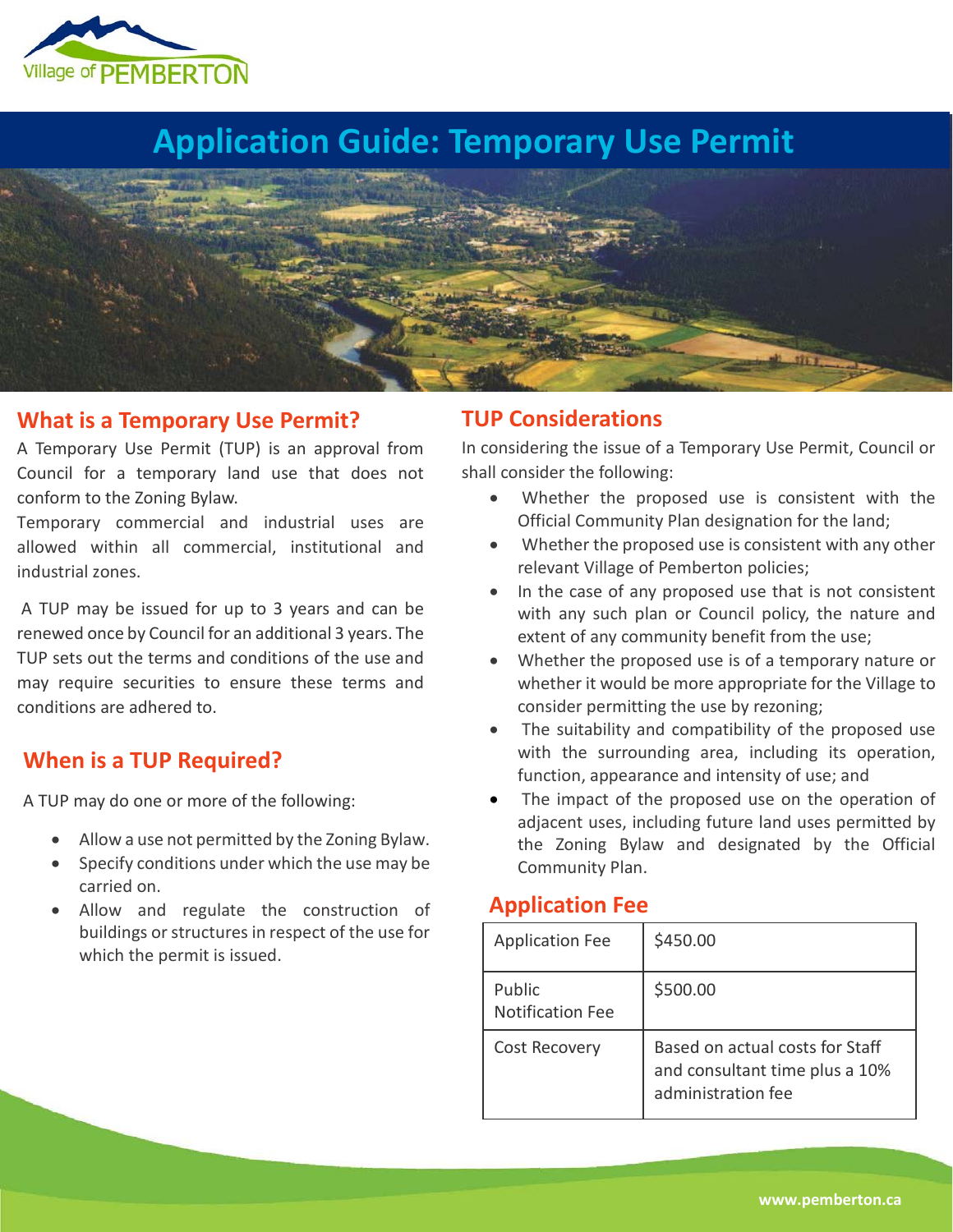

# **Application Guide: Temporary Use Permit**



**www.pemberton.ca**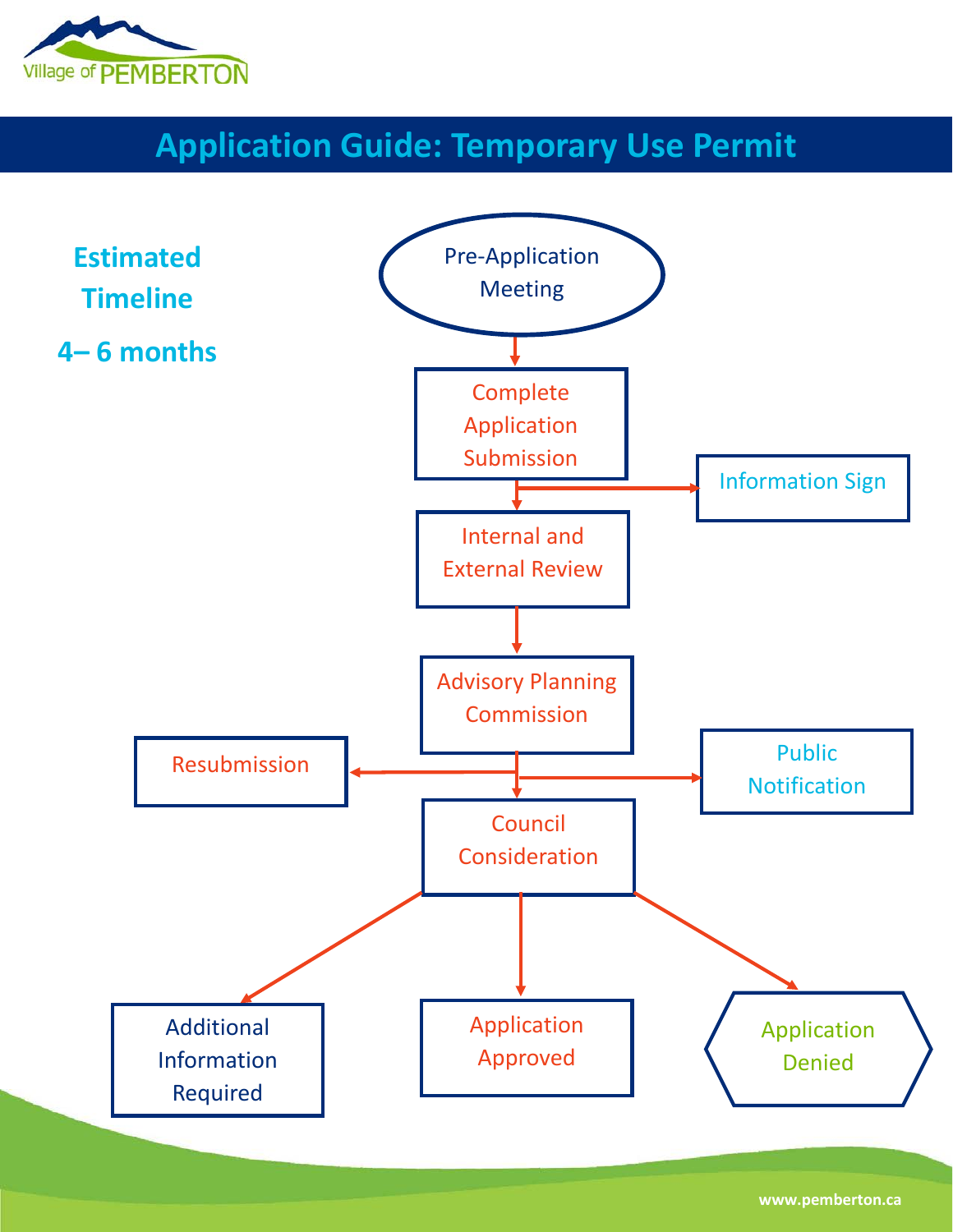

# **Application Guide: Temporary Use Permit**

### **1. Pre-Application Meeting**

Contact the Development Services Department to organize a meeting to review your proposal, applicable policies and confirm the application requirements.

## **2. Complete Application Submission**

Application forms are distributed by Staff. Submit the completed application including required supporting documents and the application fee. Staff will notify the applicant to deem the application complete.

#### **3. Information Sign**

An Information Sign image file will be provided to the applicant by Staff. The applicant is responsible for the printing, posting, removal and any other costs. The sign must be posted within 14 days.

#### **4. Internal and External Review**

The application will be sent to internal departments and external agencies for review and comment.

#### **5. Advisory Planning Commission**

Staff may refer the application to an Advisory Planning Commission. The applicant is required to speak to their application and answer any questions posed by the Commission.

#### **6. Resubmission**

Based on the comments provided the applicant may be required to adjust their proposal or provide additional information.

#### **7. Public Notification**

As per the *Local Government Act,* notice of Councils consideration will be advertised in the newspaper. The application will be made available for the public.

### **8. Council Consideration**

Staff will provide a recommendation report to Council. The applicant is strongly encouraged to speak to their application and answer any questions posed by Council.

### **9. If Authorized**

The Temporary Use Permit will be sent to the applicant once all conditions have been satisfied. A temporary use permit may be renewed once.

#### **Contact Development Services**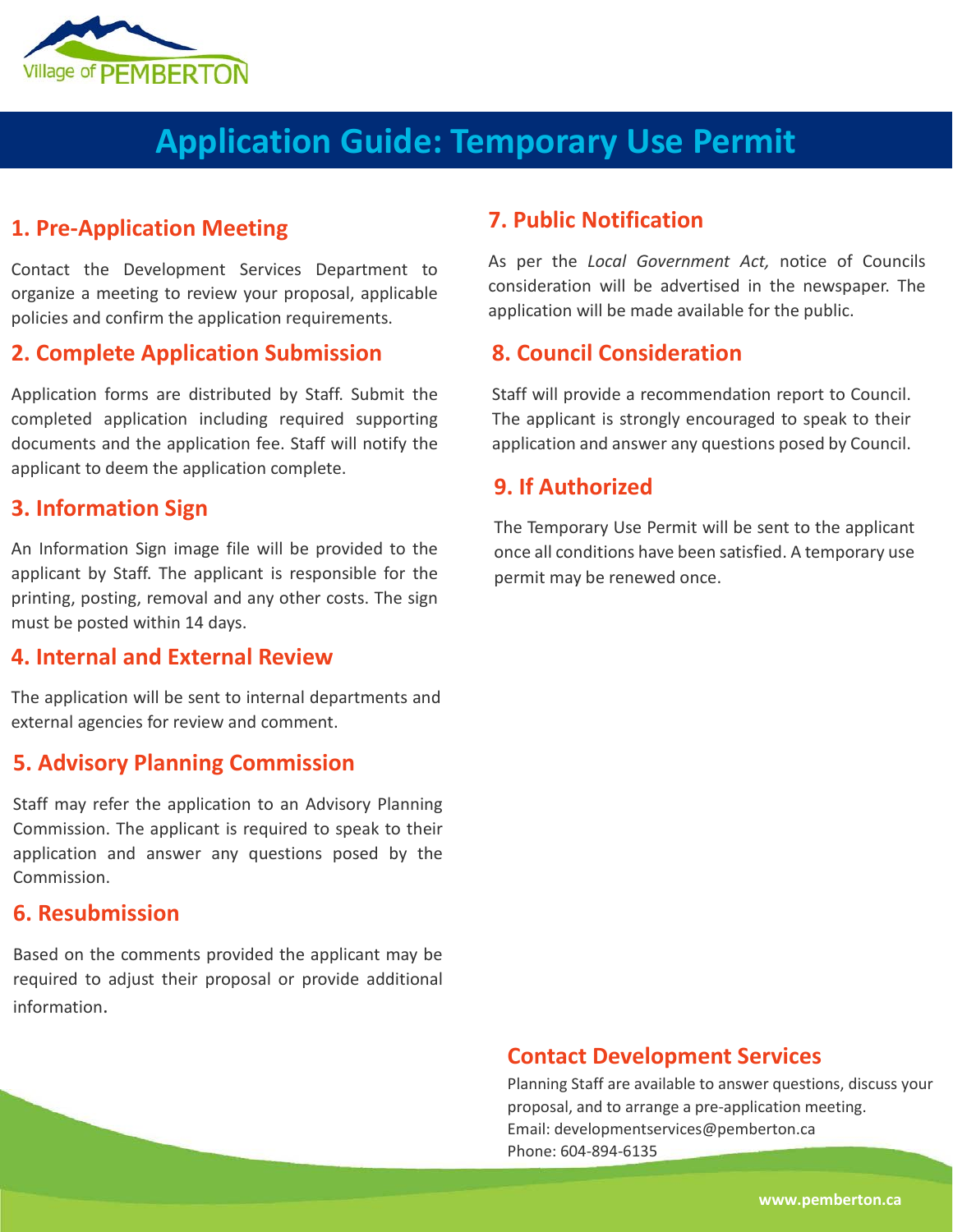

## **Application Guide: Subdivisions**



#### **Subdivision**

A subdivision is the process of changing or creating new property boundaries and the process requires approval from the Approving Officer for registration of the new subdivision at the Land Office. This also includes bare land strata.

### **Role of the Approving Officer**

The Approving Officer is a municipal employee appointed by council to review and approve subdivisions. *The Local Government Act*, the *Land Title Act*, and *the Strata Property Act* of British Columbia, provide authority to a legally appointed Approving Officer. The Approving Officer is responsible for ensuring that:

- The subdivision complies with all applicable federal and provincial regulations & statutes and municipal bylaws.
- All lots are adequately serviced with water, sanitary sewer, and storm.
- The property has adequate roads/ traffic flow, access, and pedestrian interconnectivity with adjacent lands.
- The subdivision meets the minimum requirements under the Zoning Bylaw (e.g. lot size, frontage, depth etc.)
- The subdivision supports future development of neighbouring properties.
- Natural features and amenities (i.e. trees, environmentally sensitive areas, landmarks etc.) are protected.
- The subdivision is consistent with the requirements of the Official Community Plan, and Village Guidelines and Policies.

## **Application Fees**

| <b>Subdivision</b>                            | \$500.00                                                                                   | $+ $150.00$<br>for each      |
|-----------------------------------------------|--------------------------------------------------------------------------------------------|------------------------------|
| <b>Bare Land Strata</b>                       | \$500.00                                                                                   | additional<br>lot<br>created |
| <b>Tentative Approval</b><br>Letter Extension | \$200.00                                                                                   |                              |
| <b>Cost Recovery</b>                          | Based on actual costs for<br>Staff and consultant time<br>plus a 10% administration<br>fee |                              |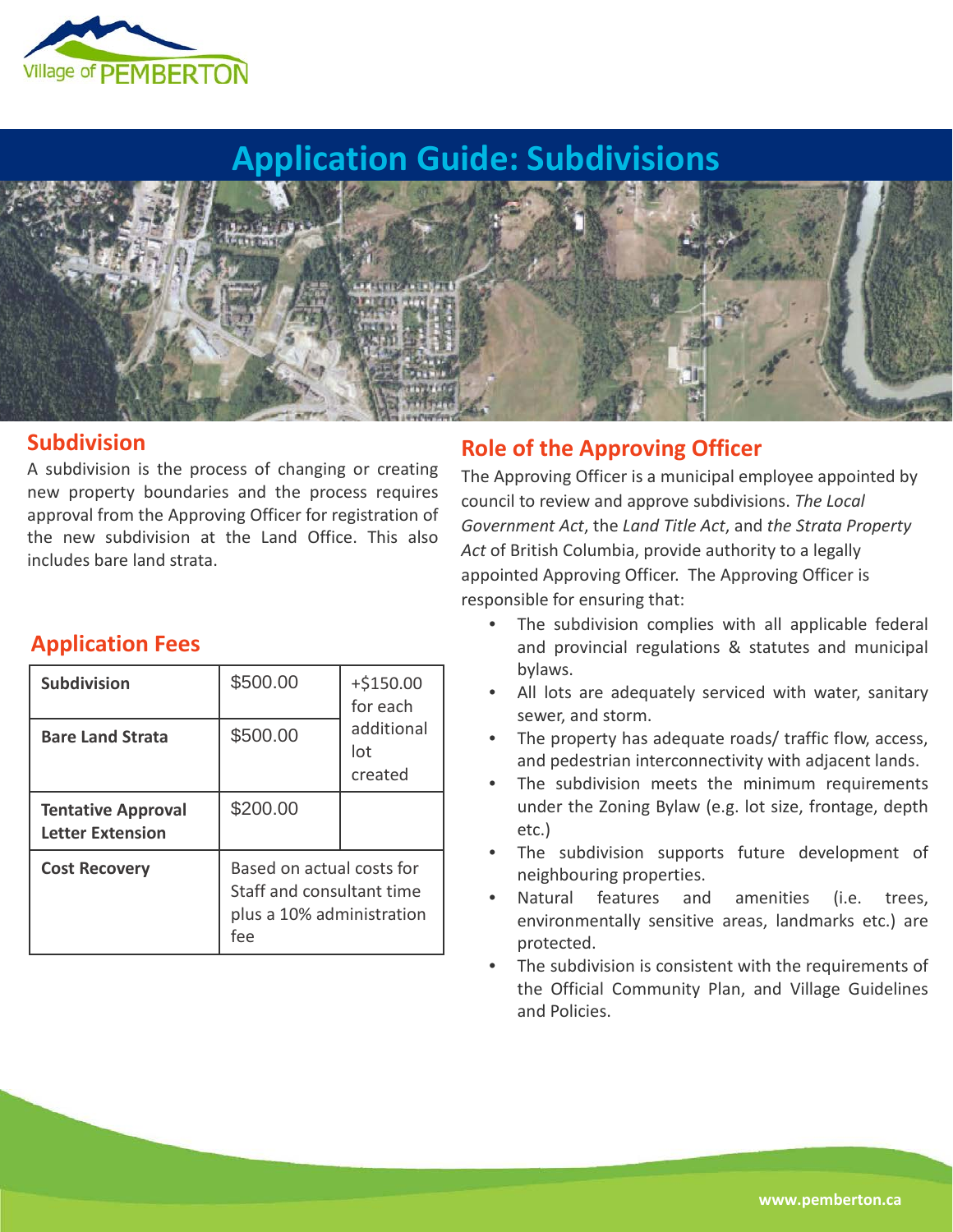

# **Application Guide: Subdivisions**



**www.pemberton.ca**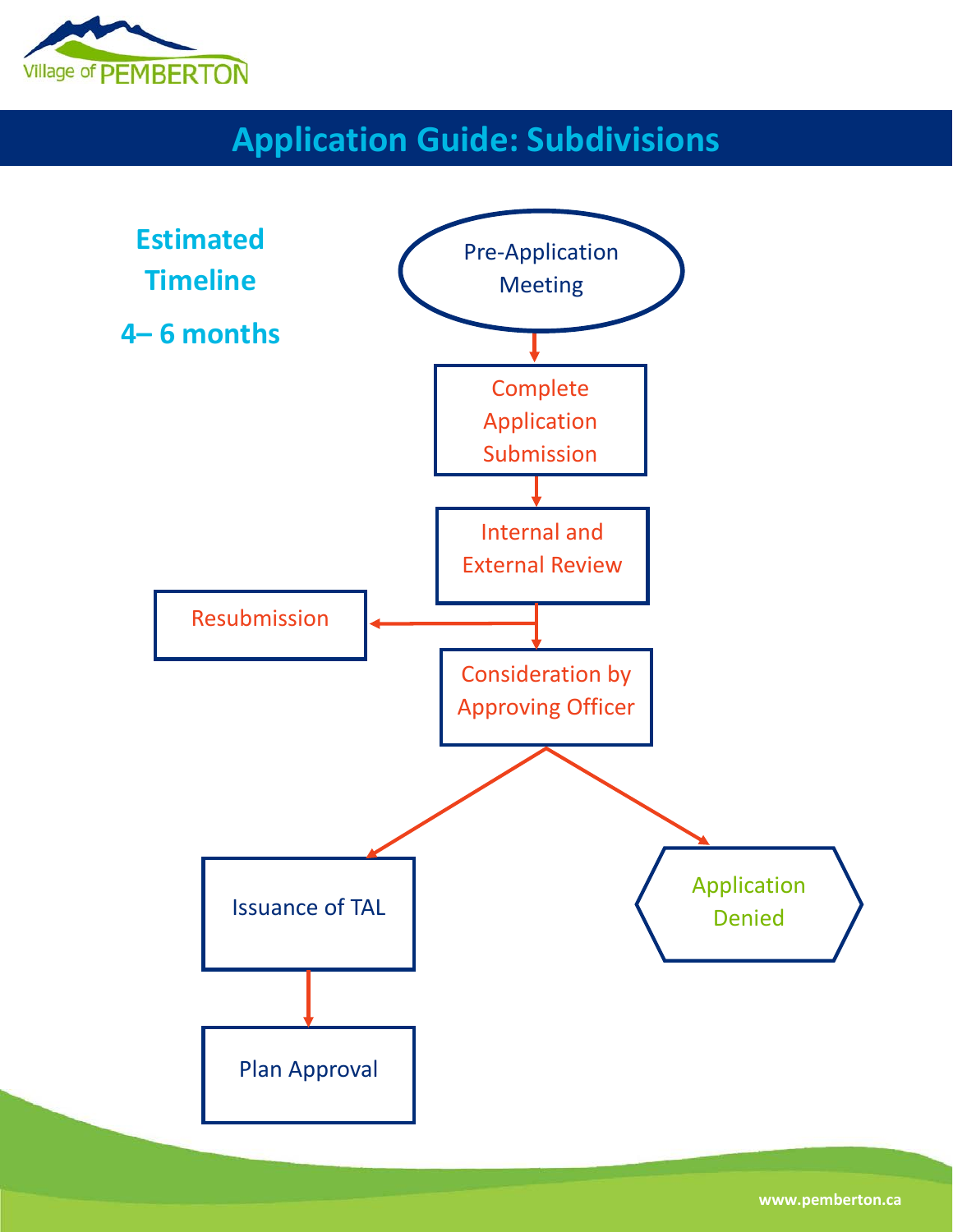

# **Application Guide: Subdivisions**

### **1. Pre-Application Meeting**

Contact the Development Services Department to organize a meeting to review your proposal, applicable policies and confirm the application requirements.

#### **2. Complete Application Submission**

Application forms are distributed by Staff. Submit the completed application including required supporting documents and the application fee. Staff will notify the applicant to deem the application complete.

#### **3. Internal and External Review**

The application will be sent to internal departments and external agencies for review and comment.

### **4. Resubmission**

Based on the comments provided the applicant may be required to adjust their proposal or provide additional information.

## **5. Consideration by the Approving Officer**

The Approving Officer will review the application and either deny the application or proceed to issue a Tentative Approval Letter.

## **6. Issuance of Tentative Approval Letter**

A Tentative Approval Letter (TAL) will be issued by the Approving Officer and will outline the conditions that must be met for the subdivisions or lot consolidation to be finalized. If substantial construction does not start prior to expiry of the TAL, an extension can be requested.

#### **7. Plan Approval**

Once the applicant has demonstrated they have met all the requirements identified in the TAL and applicable statutory requirements the subdivision or lot consolidation plan will be registered on title.

### **Contact Development Services**